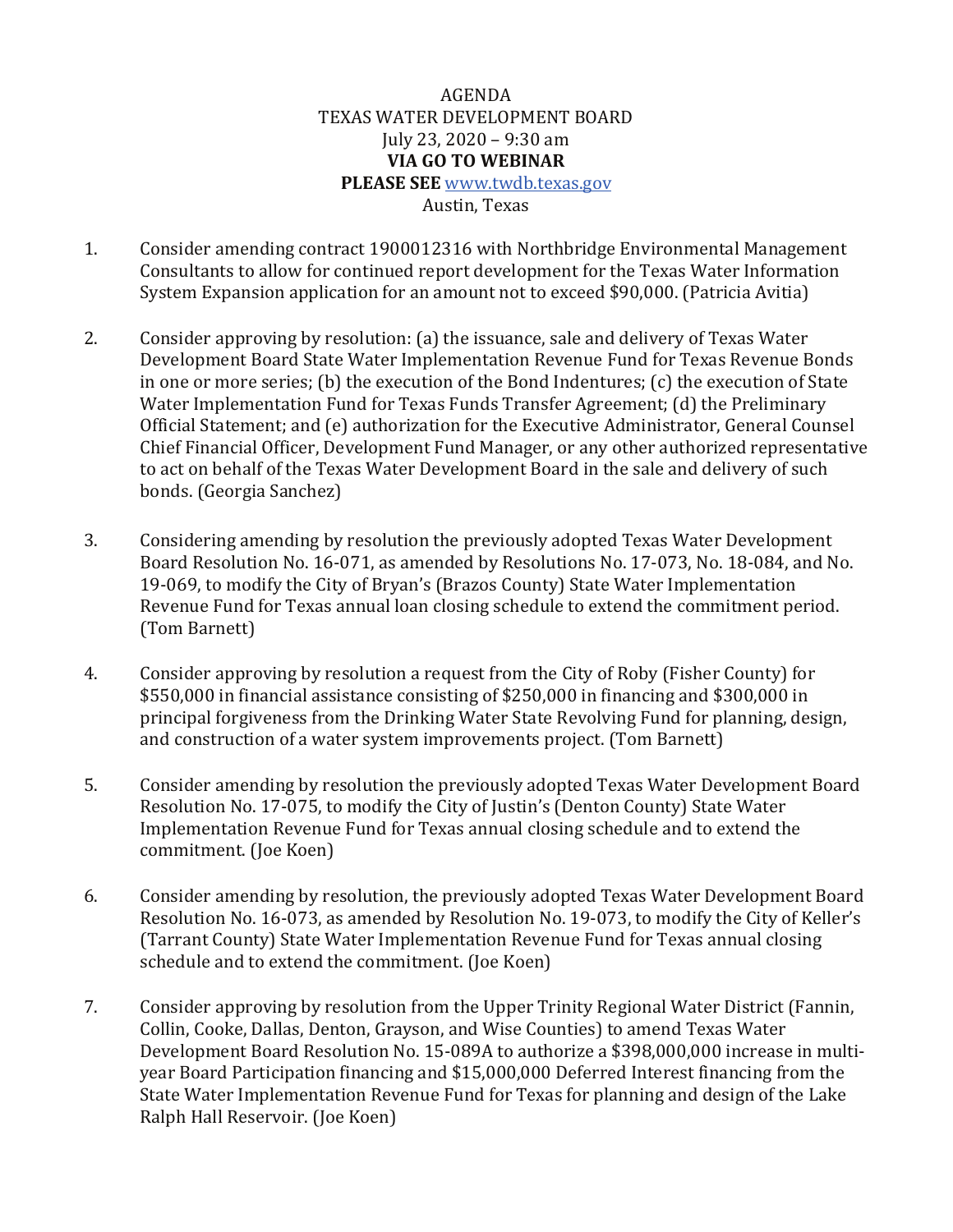- 8. Approve by resolution a request from the North Texas Municipal Water District (Collin, Dallas, Denton, Fannin, Kaufman, and Rockwall counties) for \$75,470,000 in multi-year financing from the Clean Water State Revolving Fund for design, acquisition, and construction of a wastewater treatment plant expansion. (Joe Koen)
- 9. Consider approving by resolution a request from the Gulf Coast Water Authority (Galveston County) for \$46,750,000 in financing from the State Water Implementation Revenue Fund for Texas for acquisition and construction of a water line project. (Nancy Richards)
- 10. Consider approving by resolution a request from the City of Houston (Harris County) to amend Texas Water Development Board Resolution No. 15-076, as amended by TWDB Resolution Nos. 15-130, 16-080, 17-084 and 18-089, to authorize a \$38,000,000 increase in financial assistance from the State Water Implementation Revenue Fund for Texas for costs related to the Second Source Transmission Line project; and a waiver from the requirement to include funds to mitigate water loss as part of the project. (Nancy Richards)
- 11. Consider approving by resolution a request fromthe Guadalupe Blanco River Authority (Guadalupe, Comal, Hays, Caldwell counties)to amend Texas Water Development Board Resolutions No. 18-093 and 18-094, as amended by Texas Water Development Board Resolution No. 19-078, to a) authorize a \$31,185,000 increase in multi-year financing and \$15,915,000 in Board Participation from the State Water Implementation Revenue Fund for Texas for a water system expansion project; and b) to modify the Guadalupe Blanco River Authority's existing commitments to transfer \$24,790,000 from Board Participation to Low-Interest financing. (Dain Larsen)
- 12. Consider approving by resolution a request from the Alliance Regional Water Authority (Hays, Caldwell, Guadalupe, Comal, Bexar counties) to amend Texas Water Development Board Resolution 19-077 to authorize a \$65,000,000 increase in multi-year Low- Interest financing from the State Water Implementation Revenue Fund for Texas for a water system expansion project. (Dain Larsen)
- 13. Consider approving by resolution a request from the City of Corpus Christi (Nueces County) for \$222,475,000 in multi-year financing from the State Water Implementation Revenue Fund for Texas for planning, acquisition, design, and construction of a seawater desalination plant. (Mireya Loewe)
- 14. Consider approving by resolution a request from the City of Los Fresnos (Cameron County) for \$1,600,000 in financing from the Clean Water State Revolving Fund for construction of a wastewater system improvements project. (Mireya Loewe)
- 15. Consider approving by resolution a request from the City of Los Fresnos (Cameron County) for \$3,625,000 in financing from the Drinking Water State Revolving Fund for construction of a water system improvements project. (Mireya Loewe)
- 16. The Board will receive comments from the public on any matters within the jurisdiction of the TWDB, with the exception of matters which are subject to the ex parte prohibition found in Texas Government Code Section 2001.061.